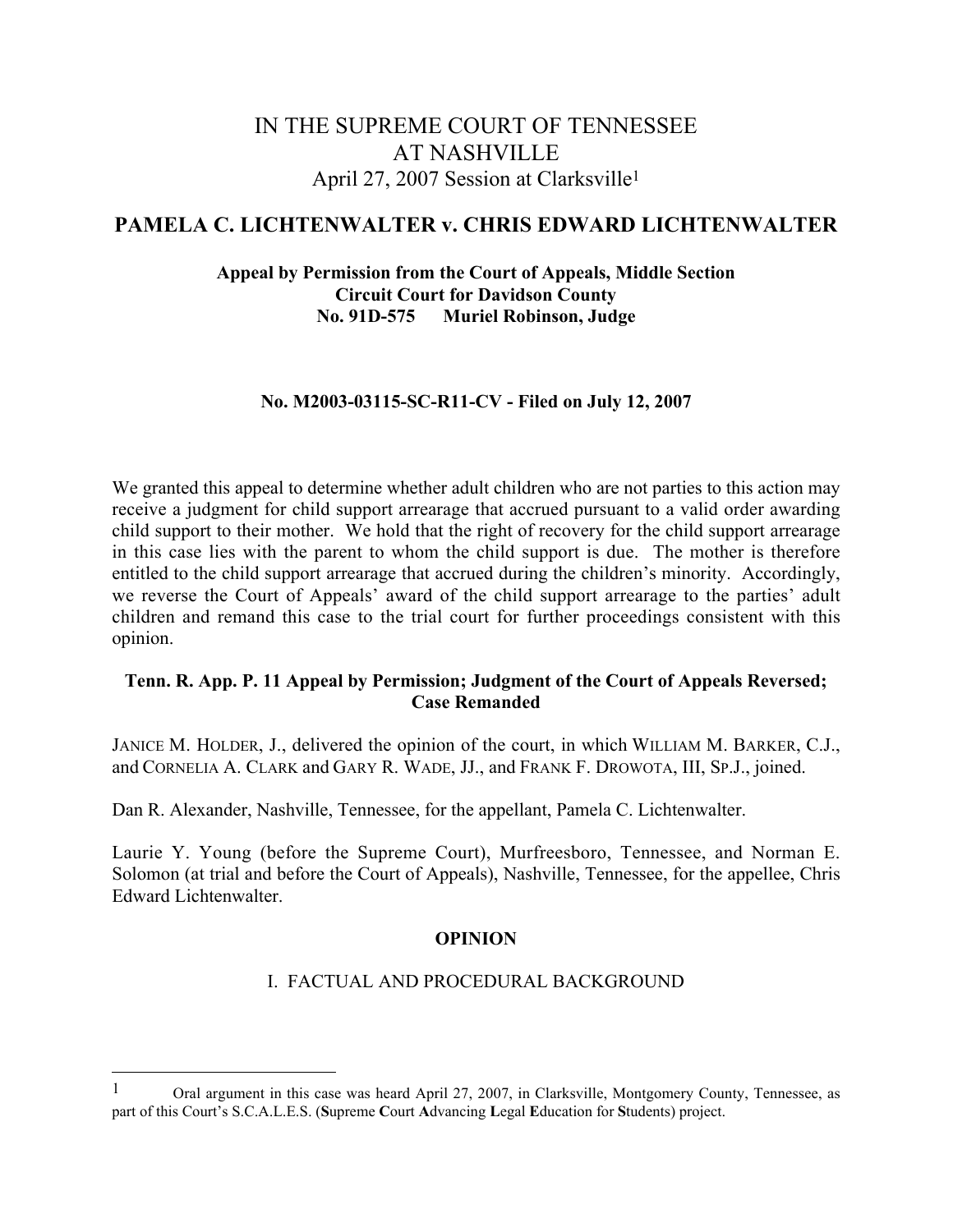Pamela C. Lichtenwalter and Chris Edward Lichtenwalter divorced in 1986. Ms. Lichtenwalter was granted custody of the parties' three children, and Mr. Lichtenwalter was ordered to pay child support.

In 1992, Mr. Lichtenwalter was awarded custody of the parties' oldest child. At that time, the trial court approved a formula devised by the parties for determining the amount of child support to be paid by Mr. Lichtenwalter. Rather than following the court's order, however, the parties informally agreed that Mr. Lichtenwalter would pay either \$500 or \$1,000 per month depending upon the number of minor children living with each parent.

The two older children reached the age of majority in 1996 and 1999. In 2003, Ms. Lichtenwalter filed a petition seeking to hold Mr. Lichtenwalter in contempt for failing to pay child support in accordance with the trial court's 1992 order and for a judgment for the arrearage. In 2004, the youngest child reached the age of majority.

The trial court declined to hold Mr. Lichtenwalter in contempt and found that no arrearage was due because the parties agreed to limit the amount of child support to \$500 per child depending upon the number of minor children living with each parent.2 Ms. Lichtenwalter appealed the trial court's failure to find an arrearage pursuant to the trial court's 1992 order.

The Court of Appeals declined to enforce the parties' informal agreement and calculated the child support owed by Mr. Lichtenwalter using the 1992 order and the Child Support Guidelines. The Court of Appeals remanded the case to the trial court for entry of a judgment against Mr. Lichtenwalter in the amount of \$64,529. Without citation to authority, the intermediate appellate court ordered that the judgment for pre-majority child support be paid to the parties' three adult children, who are not parties to this litigation, rather than to Ms. Lichtenwalter. We granted Ms. Lichtenwalter's application for permission to appeal to consider whether the Court of Appeals erred in ordering the child support arrearage owed by Mr. Lichtenwalter to be paid to the parties' adult children. We denied Mr. Lichtenwalter's application for permission to appeal the Court of Appeals' calculation of the arrearage.

## II. ANALYSIS

Whether a child support arrearage should be paid to the obligee parent rather than to the child to whom the duty of support is owed is a question of law. We review a trial court's conclusions of law de novo with no presumption of correctness. Broadbent v. Broadbent, 211 S.W.3d 216, 220 (Tenn. 2006).

Child support in Tennessee is regulated by statute. Tennessee Code Annotated section  $36-5-101(c)(2)(A)$  (2005) provides in pertinent part that "[t]he order or decree of the court may provide that the payments for the support of such child or children shall be paid either to the clerk of the court or directly to the spouse." Child support payments are typically paid to the custodial parent despite the fact that child support payments are intended for the benefit of the

<sup>2</sup> The memorandum order being appealed was signed by "Jack Norman, Jr., Substitute Judge."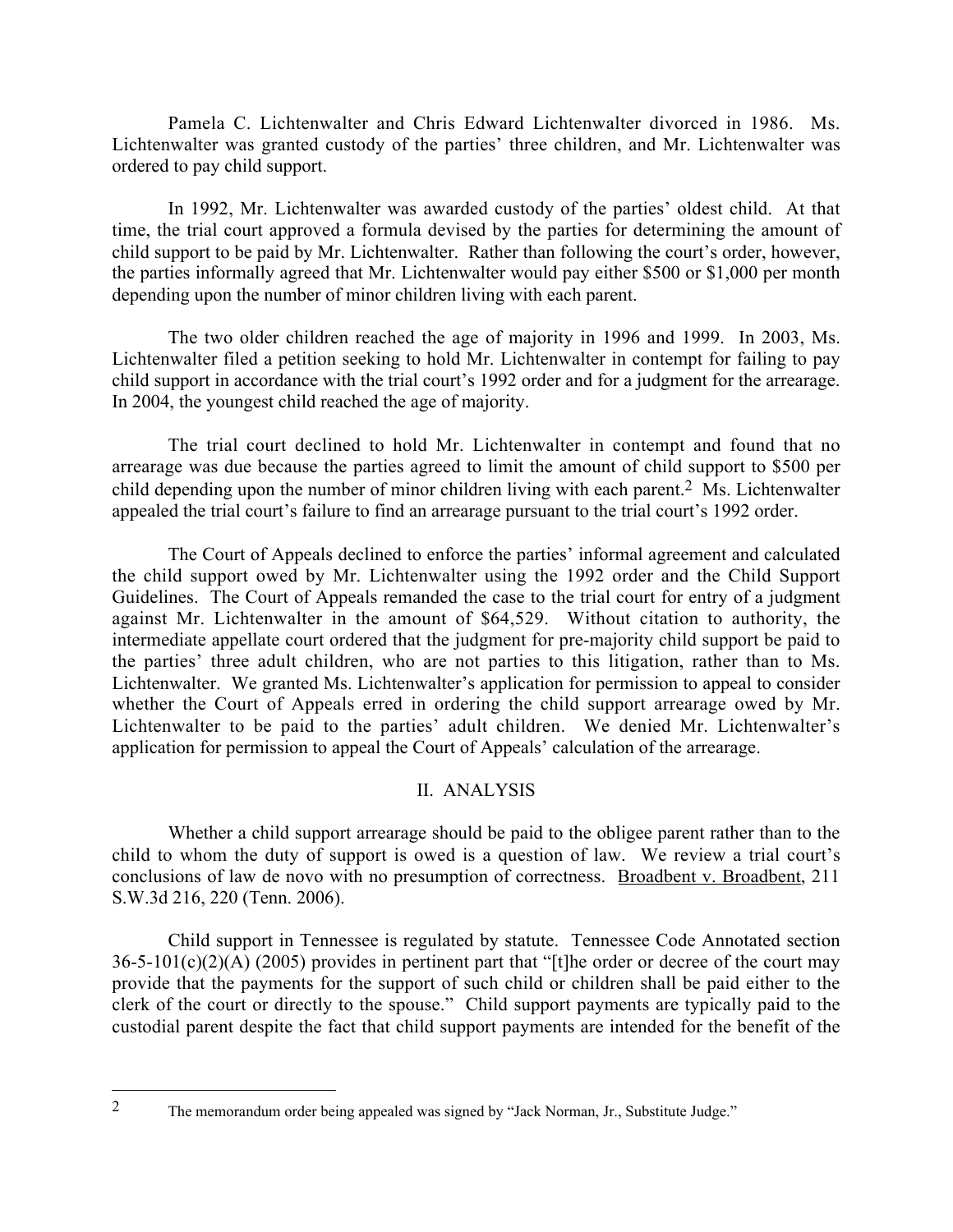child. See Rutledge v. Barrett, 802 S.W.2d 604, 607 (Tenn. 1991) (noting that a child support payment goes, directly or indirectly, to the custodial parent or guardian of a child).

Tennessee Code Annotated section 34-1-102(b) (2001) obligates parents to support their child until the child reaches eighteen years of age. If the child is in high school when he or she turns eighteen years old, then the child remains entitled to parental support until the child graduates from high school or the class of which the child is a member when the child attains eighteen years of age graduates, whichever occurs first. Tenn. Code Ann. § 34-1-102(b) (2001).3 That a child has reached the age of majority, however, does not relieve an obligor parent from liability for unpaid child support payments. Kuykendall v. Wheeler, 890 S.W.2d 785, 786 (Tenn. 1994).

Tennessee Code Annotated section 36-5-101(f)(3) (2005) provides that a child support arrearage in existence at the time an order for child support would otherwise terminate continues in effect until the unpaid arrearage and costs are satisfied. A court may enforce such orders for arrearage under its power to punish for contempt. Id. The statute, however, does not change the party to whom the unpaid amounts must be paid based upon the current age of the children for whom the amounts were due. Had the legislature intended a different conclusion, the statutory language would expressly state as much.

Other portions of Tennessee Code Annotated section 36-5-101(f) support the conclusion that the parent to whom child support is owed is entitled to seek reimbursement for a child support arrearage even if the child has reached majority by the time the suit is filed. Tennessee Code Annotated section 36-5-101(f)(1) states that an order of child support is not subject to modification "as to any time period or in any amounts due prior to the date that an action for modification is filed and notice of the action has been mailed to the last known address of the opposing parties." The statute further directs that an unpaid amount of child support becomes a judgment when the child support is not paid on the date it is due. Tenn. Code Ann. § 36-5-  $101(f)(1)$  (2005). Moreover, the statute declares that "[a]ny order of child support shall be a judgment entitled to be enforced as any other judgment of a court of this state" and that such an order "shall be entitled to full faith and credit in this state and in any other state." Id. We therefore conclude that the right of recovery for a child support arrearage is a vested right that lies with the parent to whom the child support is due.

Decisions in other jurisdictions support this conclusion. See, e.g., Tapman v. Tapman, 544 A.2d 1265, 1268 (Me. 1988) (adopting the rule that "the right to the payment of support is vested as it becomes due" and observing that this right "is vested in the custodial parent"); In re Marriage of Homan, 466 N.E.2d 1289, 1291 (Ill. App. Ct. 1984) (explaining that "it is a well established rule that past-due installments of child support are the vested right of the designated recipient"). The party who holds this vested right does not lose the right to collect that judgment when the child reaches the age of majority. See, e.g., Fox v. Fox, 371 N.E.2d 1254, 1256 (Ill. App. Ct. 1978) (noting that the parent or custodian to whom child support is payable does not

<sup>&</sup>lt;sup>3</sup> The duty of support may continue indefinitely in the case of a child who is disabled prior to reaching the age of majority. See Tenn. Code Ann. §  $36-5-101(k)(1)-(2)$  (2005). In addition, the duty of support may be contractually extended beyond the death of the obligor parent or after the child reaches the age of majority. See Janet Leach Richards, Richards on Tennessee Family Law, § 10-2 (2d ed. 2004).